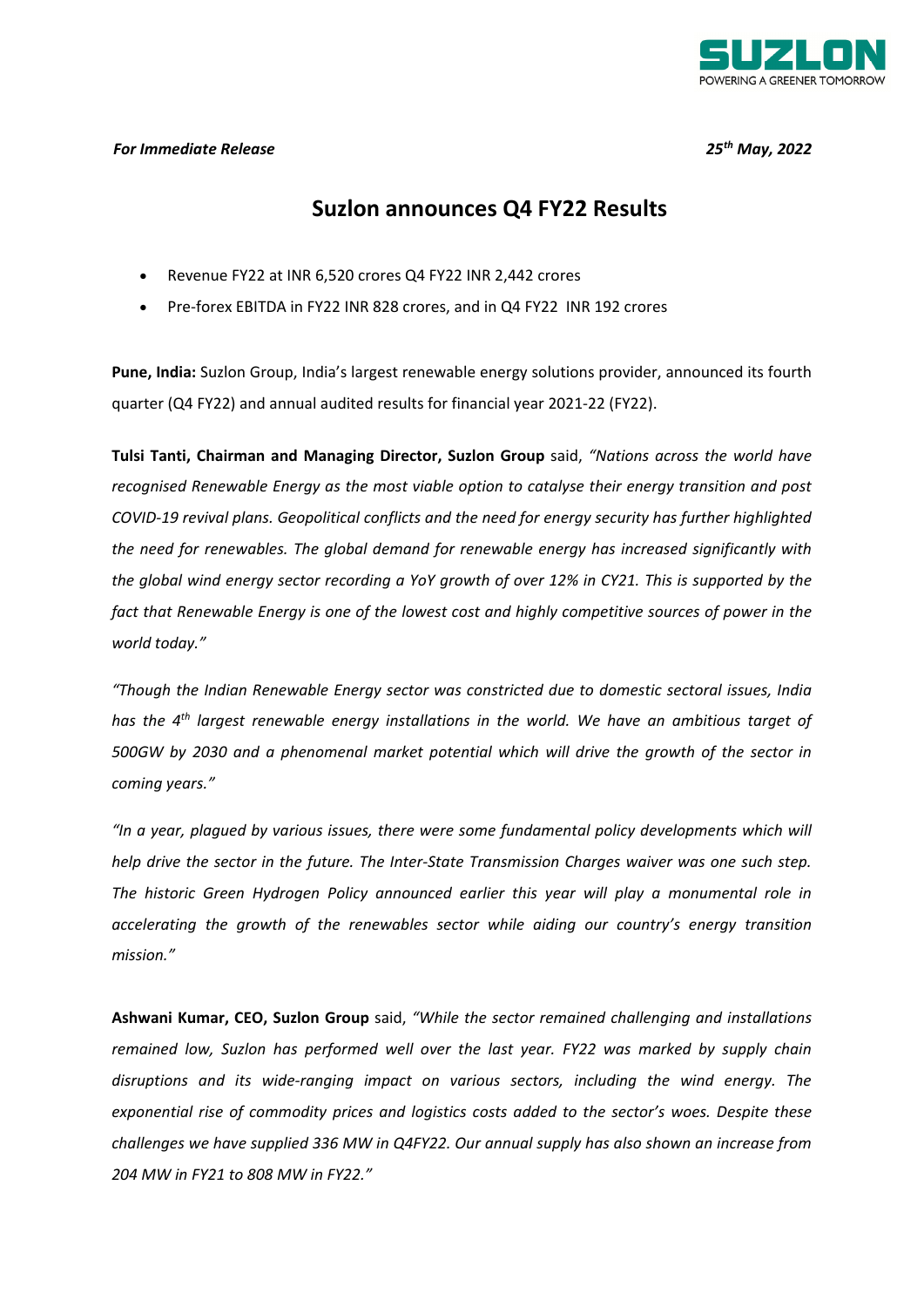

*"Our Service Business continued to show good performance despite the challenges of COVID-19 and so did our forging and foundry business – SE Forge. This year has been a true demonstration of Suzlon's resilience and determination."* 

*"We have installed the tallest wind turbine in India with a tower height of 160mts and are soon launching our larger turbines in the 3MW to 3.15MW series with a rotor diameter of 144mts. These turbines are optimized for low wind sites in India and will result in 11-12% increased generation. At Suzlon, we remain committed to the Government's thrust on 'Aatmanirbhar Bharat' and continue to pursue more domestic content and local manufacturing."* 

**Himanshu Mody, CFO, Suzlon Group** said, *"FY22 saw our turnover increase by 98% over FY21, while our EBITDA rose by 54% over FY21. We have shown an improvement in our profitability and continued to keep a strict control on costs while enhancing overall efficiency. We have completed our debt refinancing activity, replacing our 16 lenders with two new lenders who come with specialized domain knowledge of the power sector. This move will support our future growth plans."* 

### **Suzlon Group Q4 FY22 and Annual financial performance (FY22) at a glance (consolidated):**

### **Revenue**

- o FY22 at INR 6,520 crores
- o Q4 FY22 at INR 2,442 crores
- **Operating Performance**

#### **EBIDTA (Pre-forex)**

- $\circ$  Profit of INR 828 crores in FY22; EBITDA margin at  $-12.70$  %
- o Profit of INR 192 crores in Q4 FY22; EBITDA margin at 7.86 %
- **PAT** of (-) INR 166 crores in FY22; PAT of (-) INR 193 crores in Q4 FY22

### **Industry update**

- Ministry of Power (MoP) notified the Historic Green Hydrogen Policy.
- $\triangleright$  MoP issued the Clarification on Electricity (Timely Recovery of Costs due to Change in Law) Rules, 2021.
- $\triangleright$  MNRE has issued the amendment in the Guidelines for Tariff based competitive bidding process for procurement for grid connected wind solar hybrid projects.